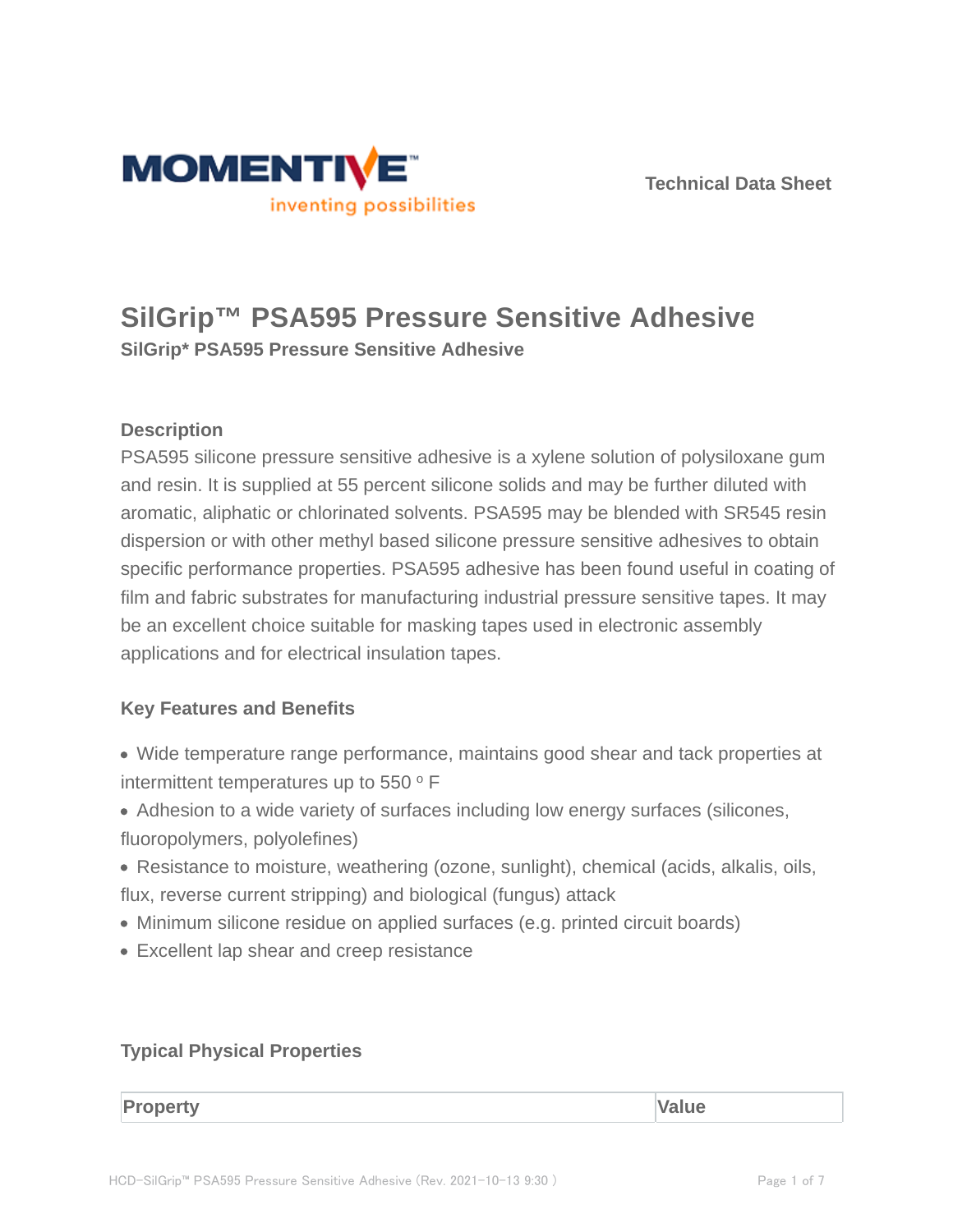| Silicone Solids, %               | 55                 |  |
|----------------------------------|--------------------|--|
| <b>Specific Gravity</b>          | 0.95               |  |
| Density, Ibs/gal                 | 8.05               |  |
| Viscosity $@$ 25° C (77° F), cps | 57,000             |  |
| (Brookfield RVF)                 |                    |  |
| Color                            | <b>Light Straw</b> |  |
| Flash Point (ASTM D93), C (° F)  | 27.2(81)           |  |
| Solvent                          | Xylene             |  |

# **TYPICAL CURED ADHESIVE PROPERTIES**

| $\bullet$ Peel Adhesion <sup>(1)</sup> , oz/inch | 39  |
|--------------------------------------------------|-----|
| • Tack <sup>(2)</sup> , $g/cm2$                  | 730 |

(1) 2 mil dry adhesive thickness, 1mil polyester film, 1.5% benzoyl peroxide(3), curing cycle: 10 minutes air dry, 90 seconds at 177°C, stainless steel, 12 inches/minute, 180° angle

(2) Luperoxâ A98 from Elf Atochem North America, Inc.

(3) Polyken Tack Tester, 100g weight, 0.5 sec dwell time, 0.5 cm/sec draw speed, 2 mil dry adhesive thickness, 1 mil polyester film, 1.5% benzoyl peroxide<sup>(3)</sup>, curing cycle: 10 minutes air dry, 90 seconds at 177°C

The properties of a cured silicone adhesive are affected by several factors such as type and amount of catalyst, cure cycle, adhesive thickness and backing type and thickness. Higher catalyst concentration will increase cohesive strength of the adhesive and improve shear strength, but it will reduce its adhesive strength resulting in lower tack and peel values. Typical adhesive strength of PSA595 adhesive as a function of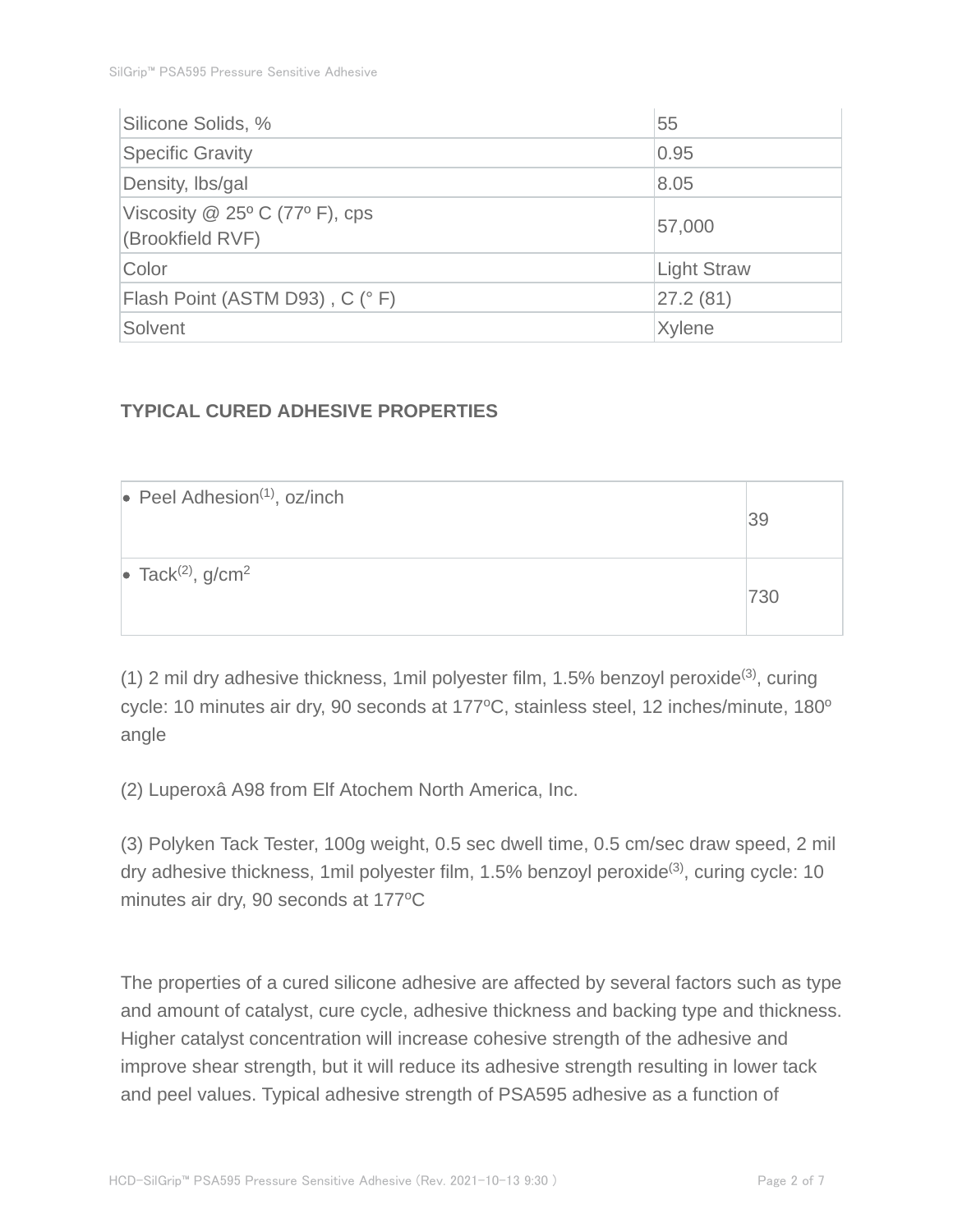adhesive build for two benzoyl peroxide concentrations is illustrated in Figure 1.

 $\mathbb{S}^n$ 

#### **Patent Status**

Standard copy to come

## **Product Safety, Handling and Storage**

The warranty period is 6 months from date of shipment from Momentive Performance Materials if stored in the original unopened container at 25ºC (77ºF).

Standard copy to come

#### **Processing Recommendations**

#### **Application**

PSA595 silicone adhesive is supplied at a viscosity suitable for conventional tape coating equipment. If necessary, it may be thinned with toluene, xylene or other compatible solvents. After the adhesive is applied to the backing, it is exposed to a two step process: solvent removal and curing.

# **Solvent Removal**

To achieve optimum adhesive properties, it is essential to optimize the drying step of the process in order to assure that the solvent is removed from the adhesive film before the curing step of the process starts. Improper drying will result in residual solvent entrapment within the adhesive. If the adhesive is then exposed to temperatures higher than 93.5  $\,^{\circ}$  C (200  $\,^{\circ}$  F), decomposing peroxide catalyst can cause crosslinking reaction between solvent and adhesive through methyl groups on siloxane chains and on solvent molecules and adversely affect the properties of the adhesive. Typical temperature range for the drying step of the process is 83  $\,^{\circ}$  C (180  $\,^{\circ}$  F) to 90  $\,^{\circ}$  C (194  $\,^{\circ}$ F). A typical drying cycle is 2 minutes at 90  $\,^{\circ}$  C (194  $\,^{\circ}$  F).

#### **Curing Process**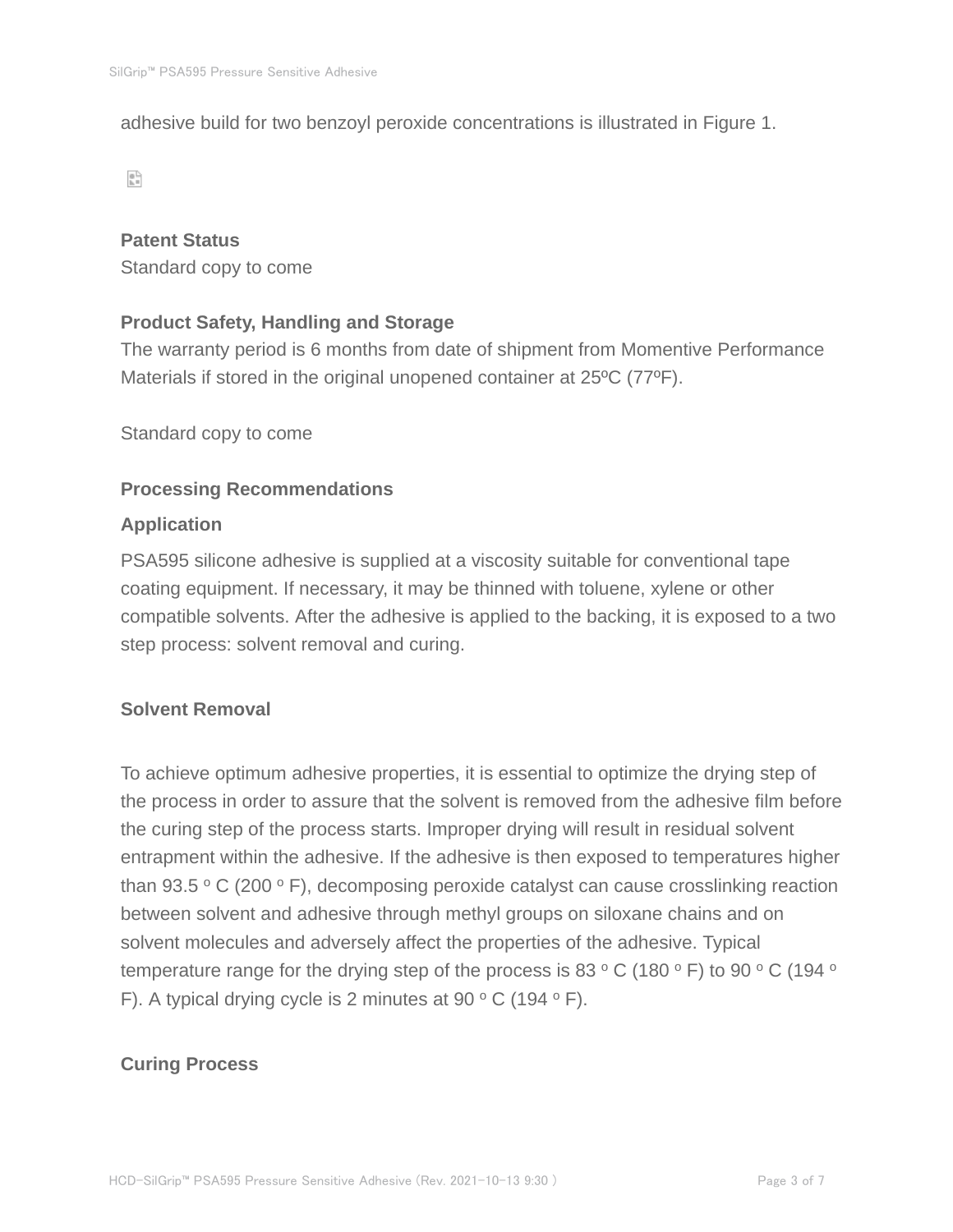Once the solvent is removed from the adhesive film, the peroxide cure should be initiated by exposure to heat. A typical curing cycle is 2 minutes at  $165 °C$  (329 ° F). Longer exposure time and higher temperature, up to 204  $\,^{\circ}$  C (400  $\,^{\circ}$  F), can be used without adverse effects. The exact conditions required to achieve a complete cure will depend on oven length and efficiency, peroxide type and type of substrate used, and should be established during experimental trials on the machine.

## **Catalysts**

High purity, 98% benzoyl peroxide  $(3)$  in the quantity of 1 to 3% based on silicone solids, has been found to give the most consistent results in curing of silicone pressure sensitive adhesives. In applications requiring low temperature cure, 2,4 -dichlorobenzoyl peroxide, which is activated at 132  $\,^{\circ}$  C (270  $\,^{\circ}$  F), can be used. It should be noted that 2,4-dichlorobenzoyl peroxide may generate polychlorinated biphenyls during the curing process. Please refer to Code of Federal Regulations, title 40, part 761 regarding incidental PCB byproducts if 2,4- dichlorobenzoyl peroxide is utilized.

The peroxide should be dispersed in solvent before it is mixed with the adhesive. Thorough mixing of the peroxide and adhesive to achieve homogeneous dispersion is essential for consistency of finished product.

(3) Available from: Elf Atochem North America, Inc.,

# **Priming**

In certain applications, the anchorage of the adhesive to the backing may be insufficient and the coating of a primer prior to the adhesive coating may be required.

A typical formulation for a primer may be found in Table1 below. The formulation may need to be adjusted depending on required bath life, coating equipment and backing material. The primer may be coated by direct gravure, wire wound rod or other coating technique suitable for solvent based coatings, and must be cured prior to adhesive application. The curing conditions will depend on equipment capabilities, substrate type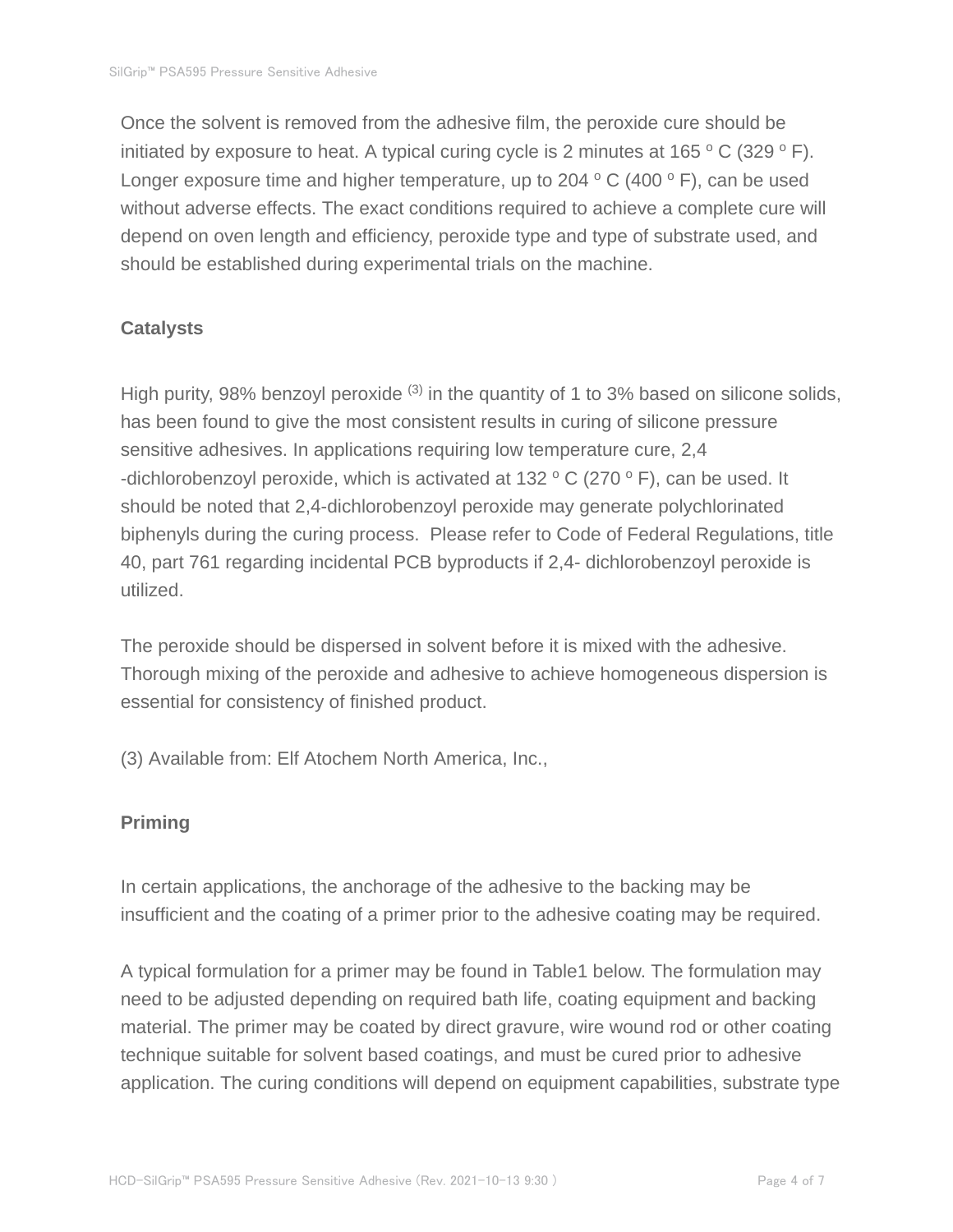and formulation used and should be established during experimental trials on the machine.

## **Table1. Typical Primer** (4) **Formulation**

| Component              | <b>Parts by Weight</b> |
|------------------------|------------------------|
| <b>SS4191A</b>         | 13.30                  |
| <b>SS4191B</b>         | 0.16                   |
| <b>SS4192c</b>         | 0.50                   |
| <b>SS4259c</b>         | 0.30                   |
| Solvent <sup>(5)</sup> | 85.74                  |

(4) Refer to document #CDS4994, SS4191 Silicone Release Coating System, for more information

(5) Typical solvents: toluene, heptane, toluene/heptane mixtures

#### **Limitations**

Standard copy to come

## **Contact Information**

Email commercial.services@momentive.com

# **Telephone**

| <b>Americas</b>        | <b>Latin America</b> | <b>EMEAI- Europe, Middle</b> | <b>ASIA PACIFIC</b> |
|------------------------|----------------------|------------------------------|---------------------|
|                        |                      | East, Africa & India         |                     |
| +1 800 295 2392 Brazil |                      | <b>Europe</b>                | <b>China</b>        |
| Toll free*             | +55 11 4534 9650     | +390510924300                | 800 820 0202        |
| +704 805 6946          | Direct Number        | Direct number                | Toll free           |
| <b>Direct Number</b>   |                      |                              | +86 21 3860 4892    |
|                        |                      |                              | Direct number       |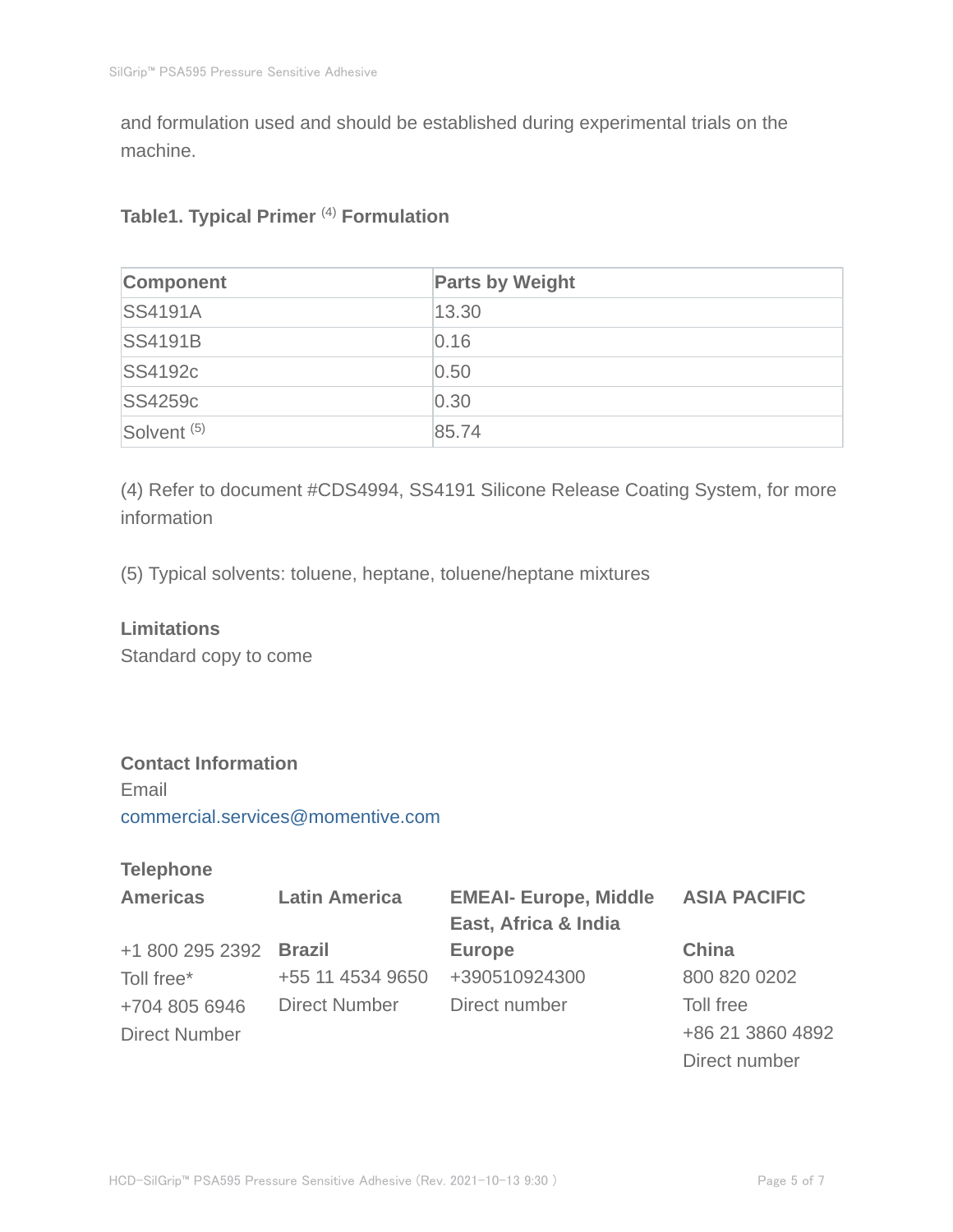| *All American | <b>Mexico</b>        | India, Middle East &      | Japan           |
|---------------|----------------------|---------------------------|-----------------|
| countries     | +52 55 2169 7670     | <b>Africa</b>             | +81 3 5544 3111 |
|               | <b>Direct Number</b> | + 91 44 71212207          | Direct number   |
|               |                      | Direct number*            |                 |
|               |                      | *All Middle Eastern       | <b>Korea</b>    |
|               |                      | countries, Africa, India, | +82 2 6201 4600 |

For literature and technical assistance, visit our website at: www.momentive.com

#### **DISCLAIMER:**

**THE MATERIALS, PRODUCTS AND SERVICES OF MOMENTIVE PERFORMANCE MATERIALS INC. AND ITS SUBSIDIARIES AND AFFILIATES (COLLECTIVELY "SUPPLIER"), ARE SOLD SUBJECT TO SUPPLIER'S STANDARD CONDITIONS OF SALE, WHICH ARE INCLUDED IN THE APPLICABLE DISTRIBUTOR OR OTHER SALES AGREEMENT, PRINTED ON THE BACK OF ORDER ACKNOWLEDGMENTS AND INVOICES, AND AVAILABLE UPON REQUEST. ALTHOUGH ANY INFORMATION, RECOMMENDATIONS, OR ADVICE CONTAINED HEREIN IS GIVEN IN GOOD FAITH, SUPPLIER MAKES NO WARRANTY OR GUARANTEE, EXPRESS OR IMPLIED, (i) THAT THE RESULTS DESCRIBED HEREIN WILL BE OBTAINED UNDER END-USE CONDITIONS, OR (ii) AS TO THE EFFECTIVENESS OR SAFETY OF ANY DESIGN INCORPORATING ITS PRODUCTS, MATERIALS, SERVICES, RECOMMENDATIONS OR ADVICE. EXCEPT AS PROVIDED IN SUPPLIER'S STANDARD CONDITIONS OF SALE, SUPPLIER AND ITS REPRESENTATIVES SHALL IN NO EVENT BE RESPONSIBLE FOR ANY LOSS RESULTING FROM ANY USE OF ITS MATERIALS, PRODUCTS OR SERVICES DESCRIBED HEREIN.** Each user bears full responsibility for making its own determination as to the suitability of Supplier's materials, services, recommendations, or advice for its own particular use. Each user must identify and perform all tests and analyses necessary to assure that its finished parts incorporating Supplier's products, materials, or services will be safe and suitable for use under end-use conditions. Nothing in this or any other document, nor any oral recommendation or advice, shall be deemed to alter, vary, supersede, or waive any provision of Supplier's standard Conditions of Sale or this Disclaimer, unless any such modification is specifically agreed to in a writing signed by Supplier. No statement contained herein concerning a possible or suggested use of any material, product,